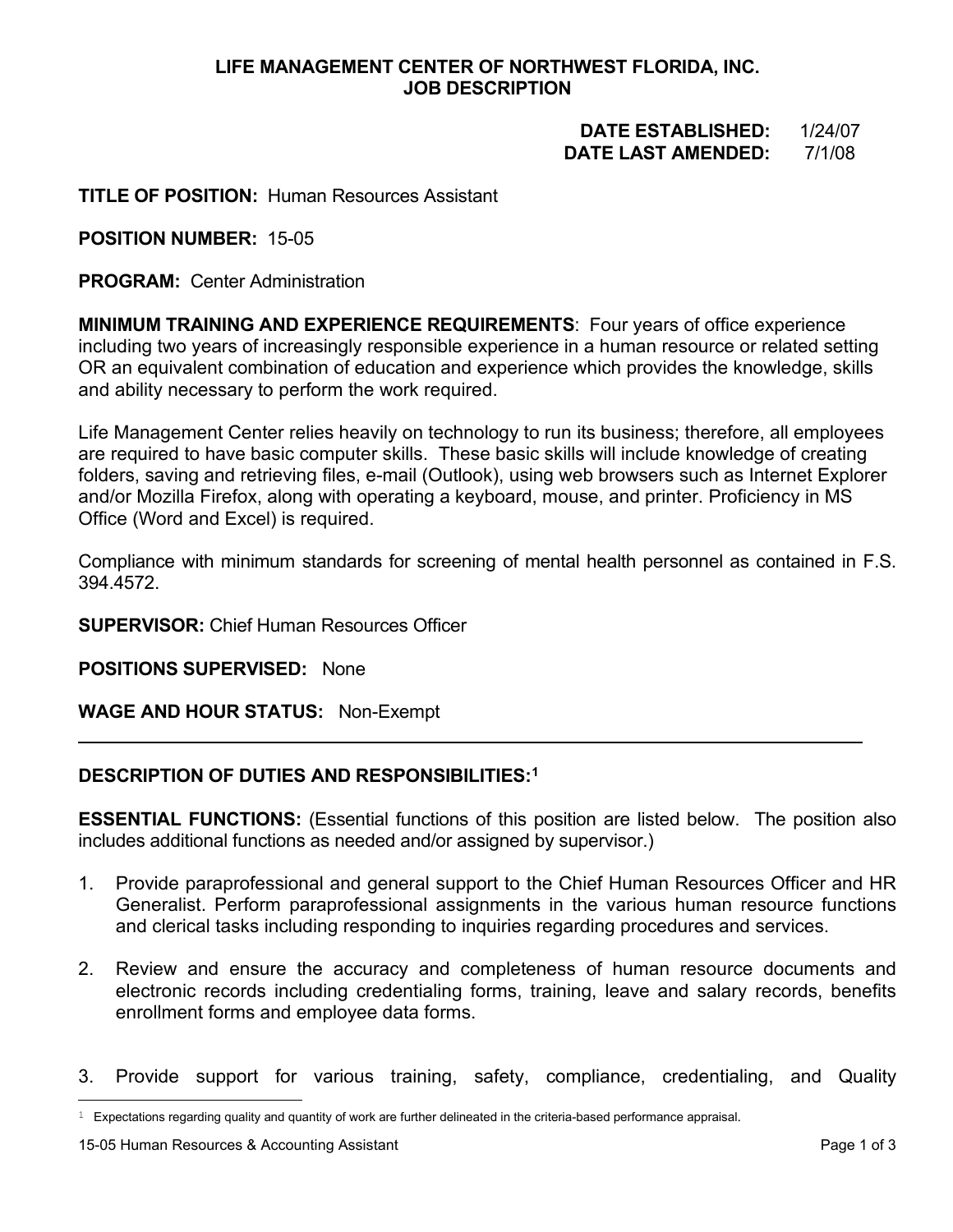Improvement projects as assigned.

- 4. Perform data entry tasks including but not limited entering training, safety & risk management, quality improvement information, and personnel information to data base applications.
- 5. Input and summarize data and prepare reports using computerized and/or manual systems.
- 6. Answer telephone, resolve problems and respond to general inquiries regarding departmental procedures.
- 7. Receive, refer and/or respond to visitors/applicants.
- 8. Maintain electronic and manual filing systems.
- 9. Compose correspondence; proofread material correcting for sentence structure, spelling, grammar, and punctuation.
- 10. Assist in the preparation, compilation and coordination of reports and records.
- 11. Assist in developing/improving internal office procedures.
- 12. Type moderately complex work requiring some independent judgment in the use of relatively involved work methods and software applications.
- 13. Assemble records, training materials, documentation for review and distribution.
- 14. Copy, distribute, and file updated policies and procedures, performance evaluation & training reports and other documentation.
- 15. Facilitate online availability of HR, QI, Safety, Credentialing and other data and information.
- 16. Under the direction of the Chief Human Resources Officer, compile and assist with review, revision, and formatting of agency Policy & Procedure Manual and other documents.
- 17. Compile and record Quality Improvement data for analysis.
- 18. Distribute internal mail, assist management team staff, provide coverage for other support staff, and other associated clerical & support duties as assigned.

# Other Functions:

1. Participate in the Staff Activity Committee and Wellness Committee

## *Physical Requirements:*